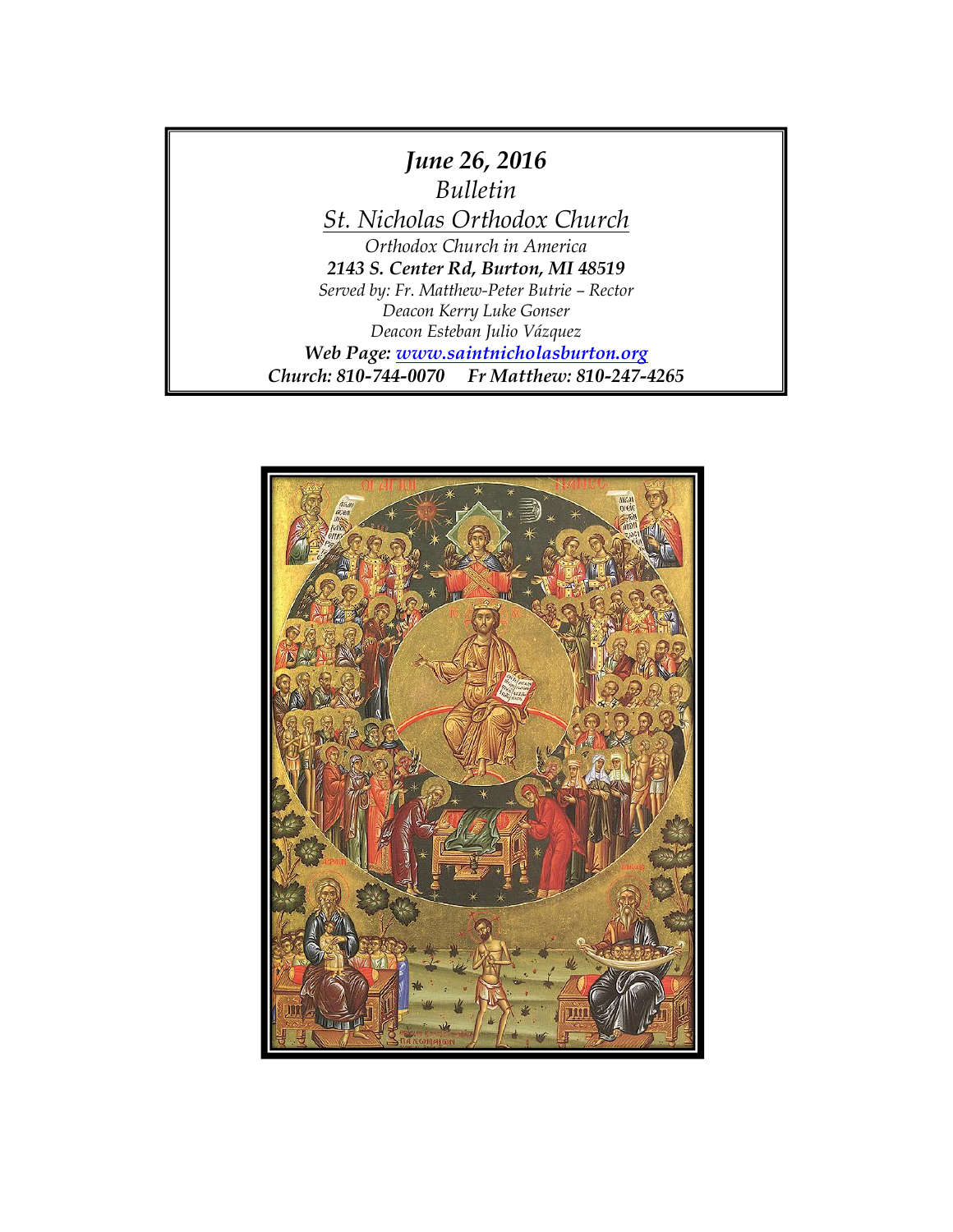**SUNDAY, JUNE 26, 2016 1ST SUNDAY AFTER PENTECOST - Tone 8. St. David of Thessalonica (ca. 540). St. Dionysius, Archbishop of Suzdal' (1385). Translation of the Relics of St. Tikhon of Lukhov (Kostromá— 1569). St. John, Bishop of the Goths in the Crimea (8th c.). Appearance of the TIKHVIN Icon of the Most-holy Theotokos (1388). The "SEDMIYEZERSKAYA" Icon of the Most-holy Theotokos (17th c.).**

## **TROPARIA**

**(Tone 8)** Thou didst descend from on high, O Merciful One! Thou didst accept the three –day burial to free us from our sufferings! O Lord, our Life and Resurrection: glory to Thee! **(Tone 4)** As with fine porphyry and royal purple, Thy Church has been adorned with Thy martyrs' bloodshed throughout all the world. She cries to Thee, O Christ God: Send down Thy bounties on Thy people, grant peace to Thy habitation, and great mercy to our souls. **(Tone 4)** In truth you were revealed to your flock as a rule of faith, a model of meekness, and teacher of abstinence, so you won the heights by humility, and riches by poverty, O Holy Father Nicholas, intercede with Christ God to save our souls.

### **KONTAKION**

**(Tone 8)** The universe offers Thee the God-bearing martyrs as the first-fruits of creation, O Lord and Creator. Through the Theotokos and their prayers establish Thy Church in peace.

# *The Prokeimenon in the Eighth Tone:* **Pray and make your vows / before the Lord our God!**

*v.* **In Judah God is known; His name is great in Israel.**

## **THE READING FROM THE EPISTLE OF THE HOLY APOSTLE PAUL TO THE**

**HEBREWS (11:33-12:2)** *Brethren:* who through faith conquered kingdoms, enforced justice, received promises, stopped the mouths of lions, quenched raging fire, escaped the edge of the sword, won strength out of weakness, became mighty in war, put foreign armies to flight. Women received their dead by resurrection. Some were tortured, refusing to accept release, that they might rise again to a better life. Others suffered mocking and scourging, and even chains and imprisonment. They were stoned, they were sawn in two, they were killed with the sword; they went about in skins of sheep and goats, destitute, afflicted, ill-treated - of whom the world was not worthy - wandering over deserts and mountains, and in dens and caves of the earth. And all these, though well attested by their faith, did not receive what was promised, since God had foreseen something better for us, that apart from us they should not be made perfect. Therefore, since we are surrounded by so great a cloud of witnesses, let us also lay aside every weight, and sin which clings so closely, and let us run with perseverance the race that is set before us, looking to Jesus the pioneer and perfecter of our faith, who for the joy that was set before him endured the cross, despising the shame, and is seated at the right hand of the throne of God.

### *Alleluia, Tone 4*

*v:* **The righteous called, and the Lord heard them.**

*v:* **Many are the afflictions of the righteous; but the Lord delivers them out of them all.**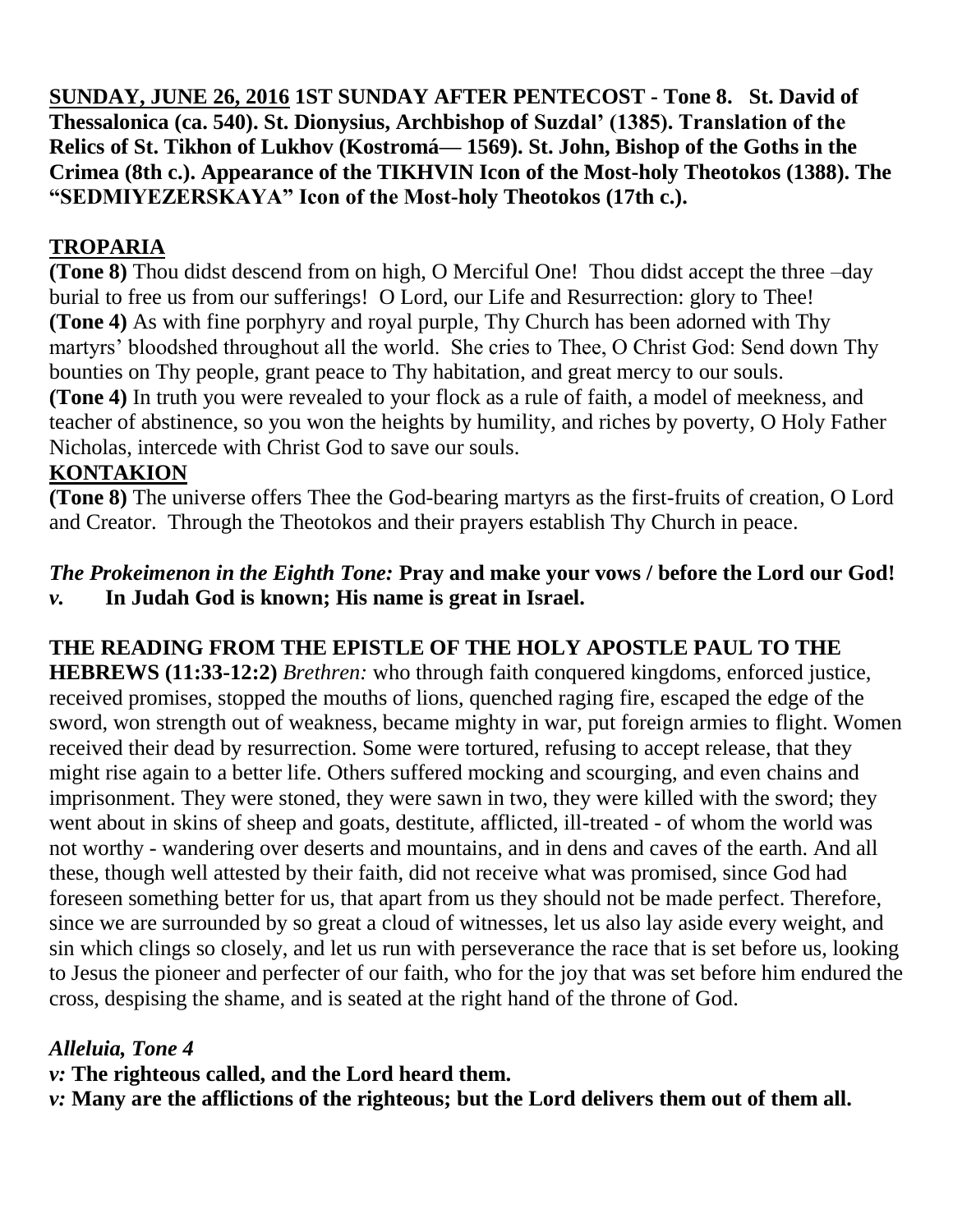**THE HOLY GOSPEL ACCORDING TO SAINT MATTHEW (10:32-33, 37-38; 19:27-30)**  At that time, Jesus said to His disciples: "So everyone who acknowledges me before men, I also will acknowledge before my Father who is in heaven; but whoever denies me before men, I also will deny before my Father who is in heaven. He who loves father or mother more than me is not worthy of me; and he who loves son or daughter more than me is not worthy of me; and he who does not take his cross and follow me is not worthy of me." Then Peter said in reply, "Lo, we have left everything and followed you. What then shall we have?" Jesus said to them, "Truly, I say to you, in the new world, when the Son of man shall sit on his glorious throne, you who have followed me will also sit on twelve thrones, judging the twelve tribes of Israel. And every one who has left houses or brothers or sisters or father or mother or children or lands, for my name's sake, will receive a hundredfold, and inherit eternal life. But many that are first will be last, and the last first."

### **COMMUNION HYMNS**

Rejoice in the Lord, O you righteous! Praise befits the just! Alleluia, Alleluia, Alleluia!

The Sunday following Pentecost is dedicated to All Saints, both those who are known to us, and those who are known only to God. There have been saints at all times, and they have come from every corner of the earth. They were Apostles, Martyrs, Prophets, Hierarchs, Monastics, and Righteous, yet all were perfected by the same Holy Spirit.

The Descent of the Holy Spirit makes it possible for us to rise above our fallen state and to attain sainthood, thereby fulfilling God's directive to "be holy, for I am holy" (Lev. 11:44, 1 Peter 1:16, etc.). Therefore, it is fitting to commemorate All Saints on the first Sunday after Pentecost.

This feast may have originated at an early date, perhaps as a celebration of all martyrs, then it was broadened to include all men and women who had borne witness to Christ by their virtuous lives, even if they did not shed their blood for Him.

St Peter of Damascus, in his "Fourth Stage of Contemplation," mentions five categories of saints: Apostles, Martyrs, Prophets, Hierarchs, and Monastic Saints (PHILOKALIA [in English] Vol. 3, p.131). He is actually quoting from the OCTOECHOS, Tone 2 for Saturday Matins, kathisma after the first stichology.

St Nicodemus of the Holy Mountain (July 14) adds the Righteous to St Peter's five categories. The list of St Nicodemus is found in his book THE FOURTEEN EPISTLES OF ST PAUL (Venice, 1819, p. 384) in his discussion of I Corinthians 12:28.

The hymnology for the feast of All Saints also lists six categories: "Rejoice, assembly of the Apostles, Prophets of the Lord, loyal choirs of the Martyrs, divine Hierarchs, Monastic Fathers, and the Righteous...."

Some of the saints are described as Confessors, a category which does not appear in the above lists. Since they are similar in spirit to the martyrs, they are regarded as belonging to the category of Martyrs. They were not put to death as the Martyrs were, but they boldly confessed Christ and came close to being executed for their faith. St Maximus the Confessor (January 21) is such a saint.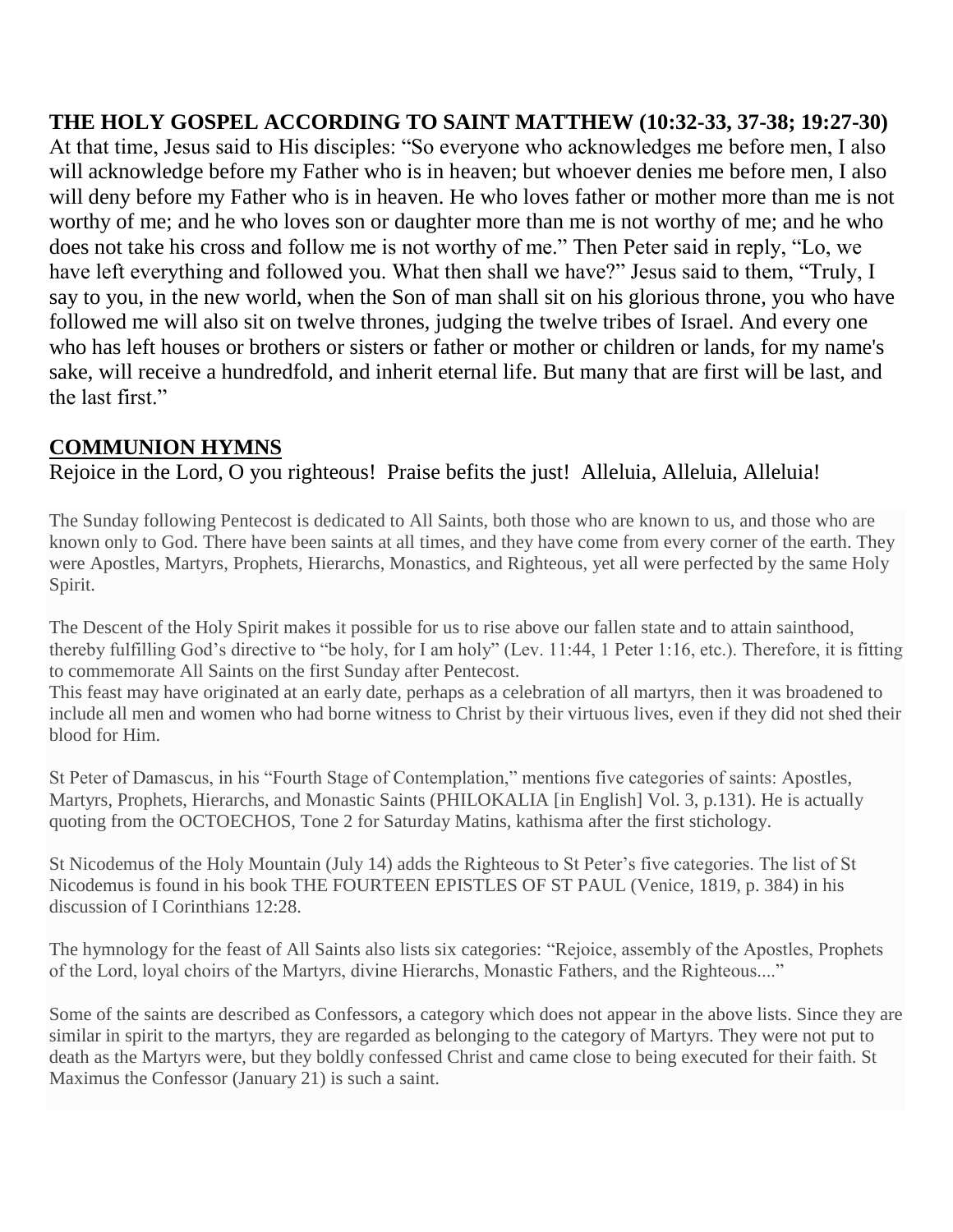The order of these six types of saints seems to be based on their importance to the Church. The Apostles are listed first, because they were the first to spread the Gospel throughout the world.

The Martyrs come next because of their example of courage in professing their faith before the enemies and persecutors of the Church, which encouraged other Christians to remain faithful to Christ even unto death.

Although they come first chronologically, the Prophets are listed after the Apostles and Martyrs. This is because the Old Testament Prophets saw only the shadows of things to come, whereas the Apostles and Martyrs experienced them firsthand. The New Testament also takes precedence over the Old Testament. The holy Hierarchs comprise the fourth category. They are the leaders of their flocks, teaching them by their word and their example.

The Monastic Saints are those who withdrew from this world to live in monasteries, or in seclusion. They did not do this out of hatred for the world, but in order to devote themselves to unceasing prayer, and to do battle against the power of the demons. Although some people erroneously believe that monks and nuns are useless and unproductive, St John Climacus had a high regard for them: "Angels are a light for monks, and the monastic life is a light for all men" (LADDER, Step 26:31).

The last category, the Righteous, are those who attained holiness of life while living "in the world." Examples include Abraham and his wife Sarah, Job, Sts Joachim and Anna, St Joseph the Betrothed, St Juliana of Lazarevo, and others.

The feast of All Saints achieved great prominence in the ninth century, in the reign of the Byzantine Emperor Leo VI the Wise (886-911). His wife, the Holy Empress Theophano (December 16) lived in the world, but was not attached to worldly things. She was a great benefactor to the poor, and was generous to the monasteries. She was a true mother to her subjects, caring for widows and orphans, and consoling the sorrowful.

Even before the death of StTheophano in 893 or 894, her husband started to build a church, intending to dedicate it to Theophano, but she forbade him to do so. It was this emperor who decreed that the Sunday after Pentecost be dedicated to All Saints. Believing that his wife was one of the righteous, he knew that she would also be honored whenever the Feast of All Saints was celebrated.

June 26, 2016 ခရွိက ခရွိက ခရွိက ခရွိက အိုလား အိုလား ခရွိက ခရွိက ခရွိက ခရွိက ခရွိက ခရွိက ခရွိက ခရွိက ခရွိက **CANDLE INTENTIONS FOR THE HEALTH AND BLESSINGS OF**  Special Intention <u>music contained and the second</u> second intention  $\alpha$ . Joe Tome Happy Birthday & God's Blessings Eileen Branoff (June, 20) and Dennis Goodman (June, 21)  $\ldots$  John & Rose Goodman Health & Blessings Peter & Jo Sredich Anna Branoff Health & God's Blessings on Father's Day to all father, grandfathers, Godfathers and Uncles of our parish St. Catherine's League Fr. Joe, Fr. Moses, Fr. Lavrenty, Deacon Anthony, Aaron, Efrem, Jo Ann, Nikolai, Gloria, Laurie, Walt & Zina, Dorothy, Jeanette, Reggie, Ruth, Stojan & Mira, Bosa, Joseph, Helen, Ted & Marlene, Gladys, my family & friends Joe Tome Health & Blessings Mary and Paul, Madeline, Heather Lucy Hogg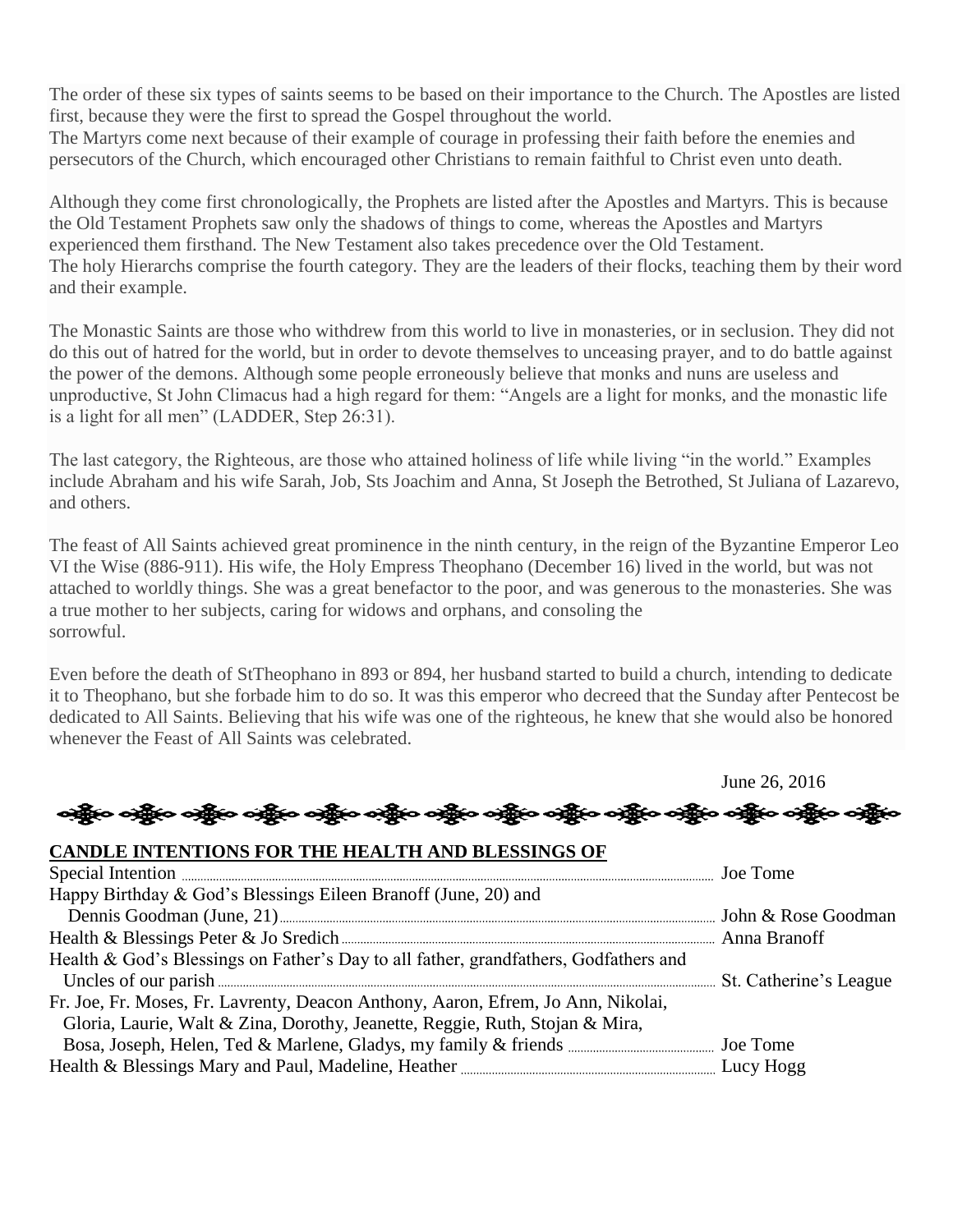| Health & Blessings on Father's Day to Angelo, Michael, Christopher, Thomas, |  |
|-----------------------------------------------------------------------------|--|
|                                                                             |  |

#### **CANDLE INTENTIONS FOR ALL THOSE IN BLESSED REPOSE**

| <b>ETERNAL LIGHT</b>                                                                                   |  |
|--------------------------------------------------------------------------------------------------------|--|
| In memory of Walter Borkovich on his birthday June 21 $\ldots$ $\ldots$ $\ldots$ Allison & sister Mary |  |



Welcome all of our friends and visitors to St. Nicholas! A special welcome to Bishop Alexander, the clergy and laity of our Diocese.

Axios! Fr. Esteban Vázquez on your ordination into the priesthood.

#### **DIOCESAN CONFERENCE & ORDINATION BANQUET we have a limited number of tickets available that will be sold on a first come first served basis.**

#### **CHARITY MINISTRIES**

**HOPE IN A BOX** is collecting Laundry Soap for the month of June. Place the items in the Blue Box in the hall. Catholic Charities Community Closet will distribute the items.

**FOOD DRIVE** Place non-perishable food items in the other blue box in the hall.

**NORTH END SOUP KITCHEN We serve this Thursday, July 7 from 9 am to 1 pm.**

**MEMORY ETERNAL** +Vera Brayan, wife of Carl, mother of Jill Sebert and Gregory Brayan, fell asleep in the Lord on Monday, June 20 at home. Viewing and Parastas were held at Swartz Funeral Home. Funeral services were held in church on Wednesday, June 22 followed by interment at Evergreen Cemetery. May God grant his servant +Vera a blessed repose and rest among the saints. Bog da Prosti!

#### *Schedule of services and events for the week of June, 26:*

| Monday, June 27                                       | Ss. Peter & Paul fast begins                                                         |
|-------------------------------------------------------|--------------------------------------------------------------------------------------|
| Tuesday, June 28                                      | Father in Toledo                                                                     |
| Wednesday, June 29<br>$10:00$ am<br>$1:00 \text{ pm}$ | Ss. Peter & Paul<br><b>Combined Divine Liturgy</b><br><b>Adult Education</b>         |
| Saturday, July 2<br>$10:00$ am<br>$5:00 \text{ pm}$   | Divine Liturgy followed by a light luncheon give by Popadia Amanda<br><b>Vespers</b> |